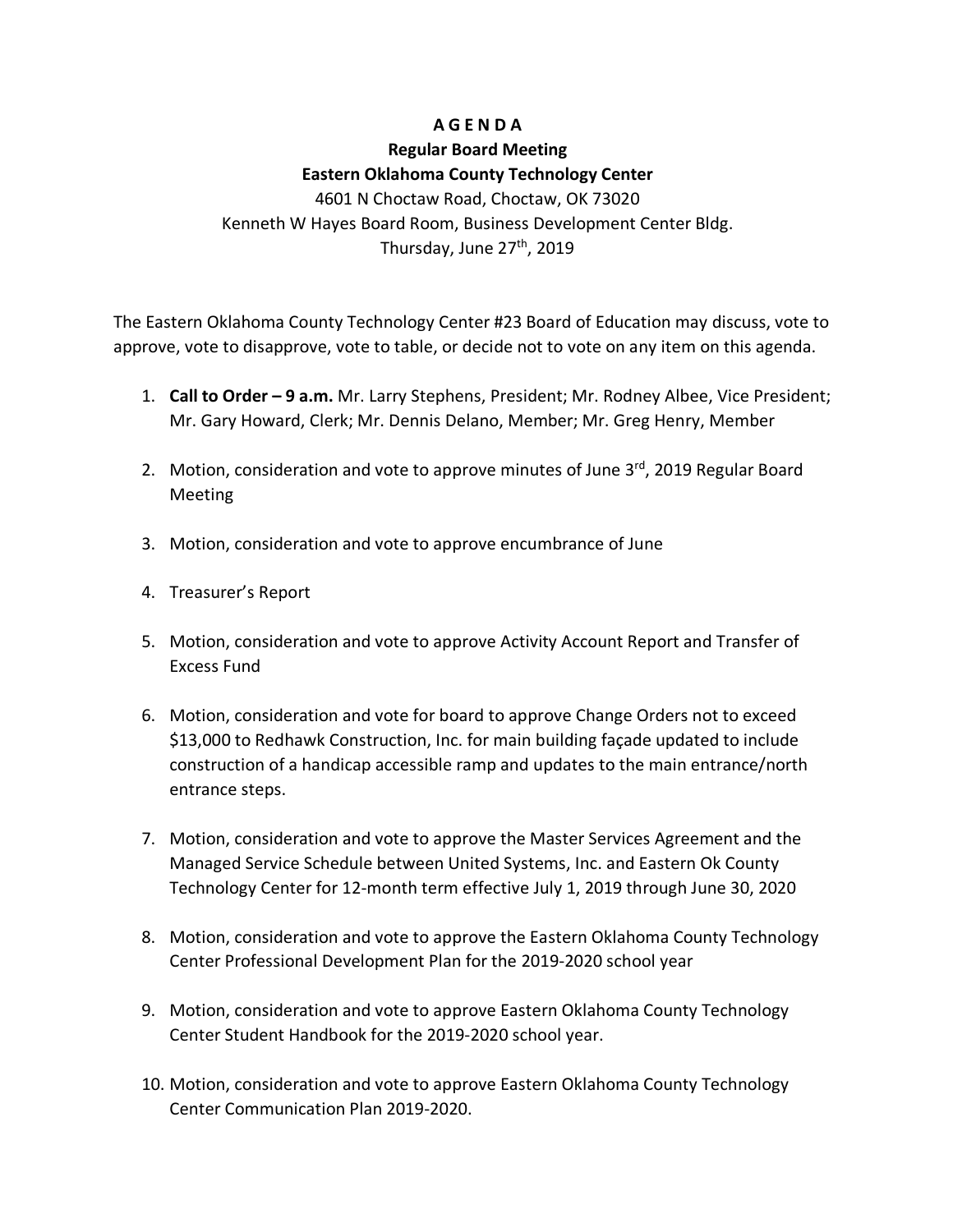- 11. Motion, consideration and vote to approve contract agreement between Dr. Michael Kalchich and Eastern Oklahoma County Technology Center as the school district's consultant for Medical Control for 2018-2019 school year
- 12. Discussion Item Only: Review and discuss new & amended policies for school year 2019-2020 as listed:
- 13. New Business: In accordance with *Okla. Stat. tit. 25, §311(A)(9)*, "new business" means any matter not known about or which could not have been reasonably foreseen prior to the time of posting of the agenda.
- 14. Superintendent's report

Proposed Executive Session for the purpose of discussing the following so the board can return to open session and take action pursuant to Executive Session Authority: *Okla. Stat. tit. 25, §307(B)(1),(3) and (7).* The following items are proposed for discussion during the Executive Session:

- a. New Employment as listed on **Attachment A** of Personnel Report
- b. Resignation as listed on **Attachment A** of Personnel Report
- c. Re-Employment of Adjunct Instructors as listed on **Attachment B** of Personnel Report for 2019-2020 school year
- 15. Motion and vote to convene in Executive Session
- 16. Motion and vote to return to Open Session
- 17. Board President's Statement of Executive Session Minutes
- 18. Motion, consideration and vote to approve, disapprove or table the following:
	- a. New Employments as listed on **Attachment A** of Personnel Report
	- b. Resignation as listed on **Attachment A** of Personnel Report
	- c. Re-Employment of Adjunct Instructors as listed on **Attachment B** of Personnel Report for 2019-2020 school year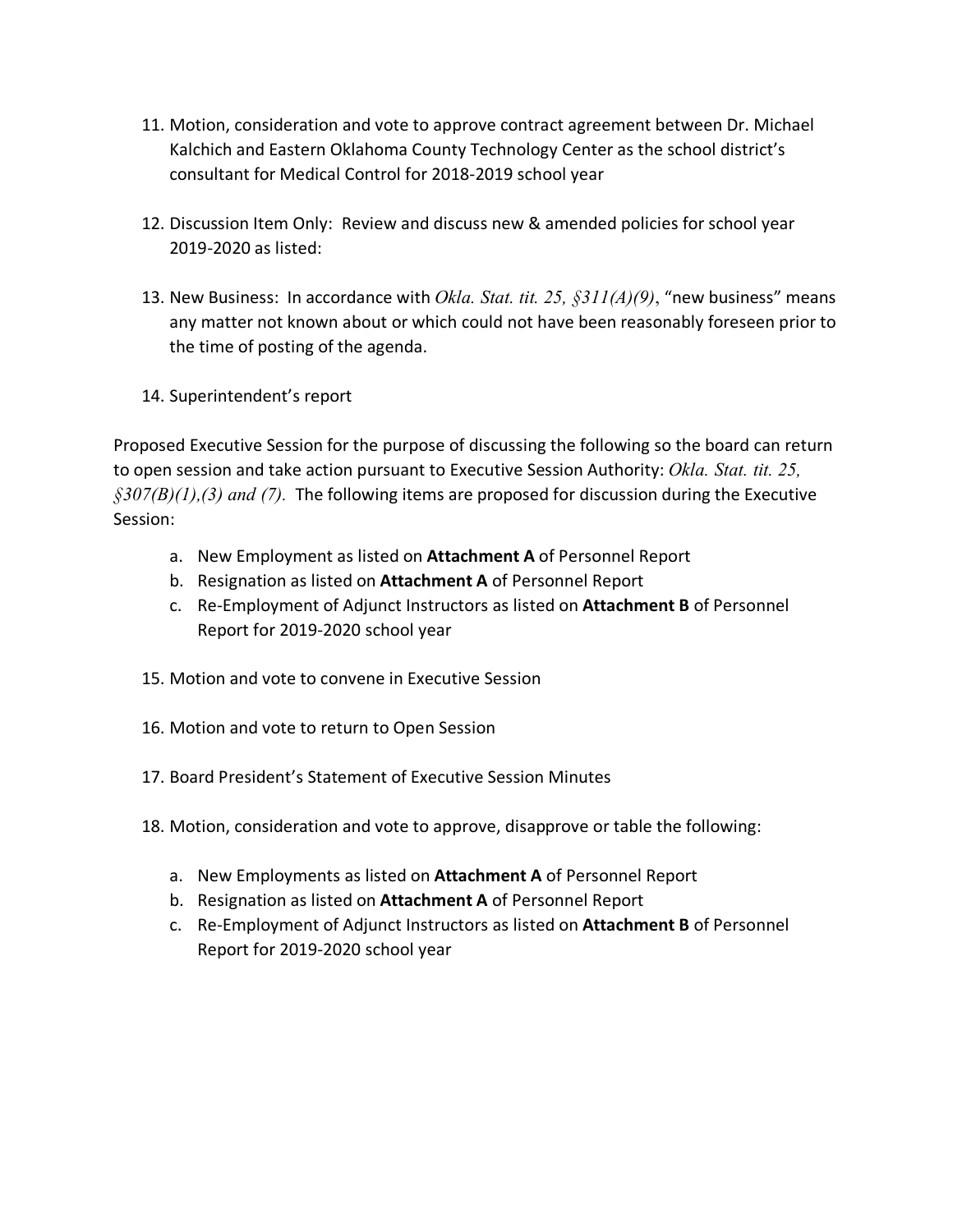### 19. Board Comments

# 20. Motion and vote for approval to Adjourn

Agenda Posted: Tuesday, June 25<sup>th</sup>, 2019 by 9 o'clock a.m. Front door of Business Development Center building

Posted by:

Minutes Clerk

The next Regular meeting of the Board is: Wednesday, July 10<sup>th</sup>, 2019 9:00 a.m. Kenneth W Hayes Board Room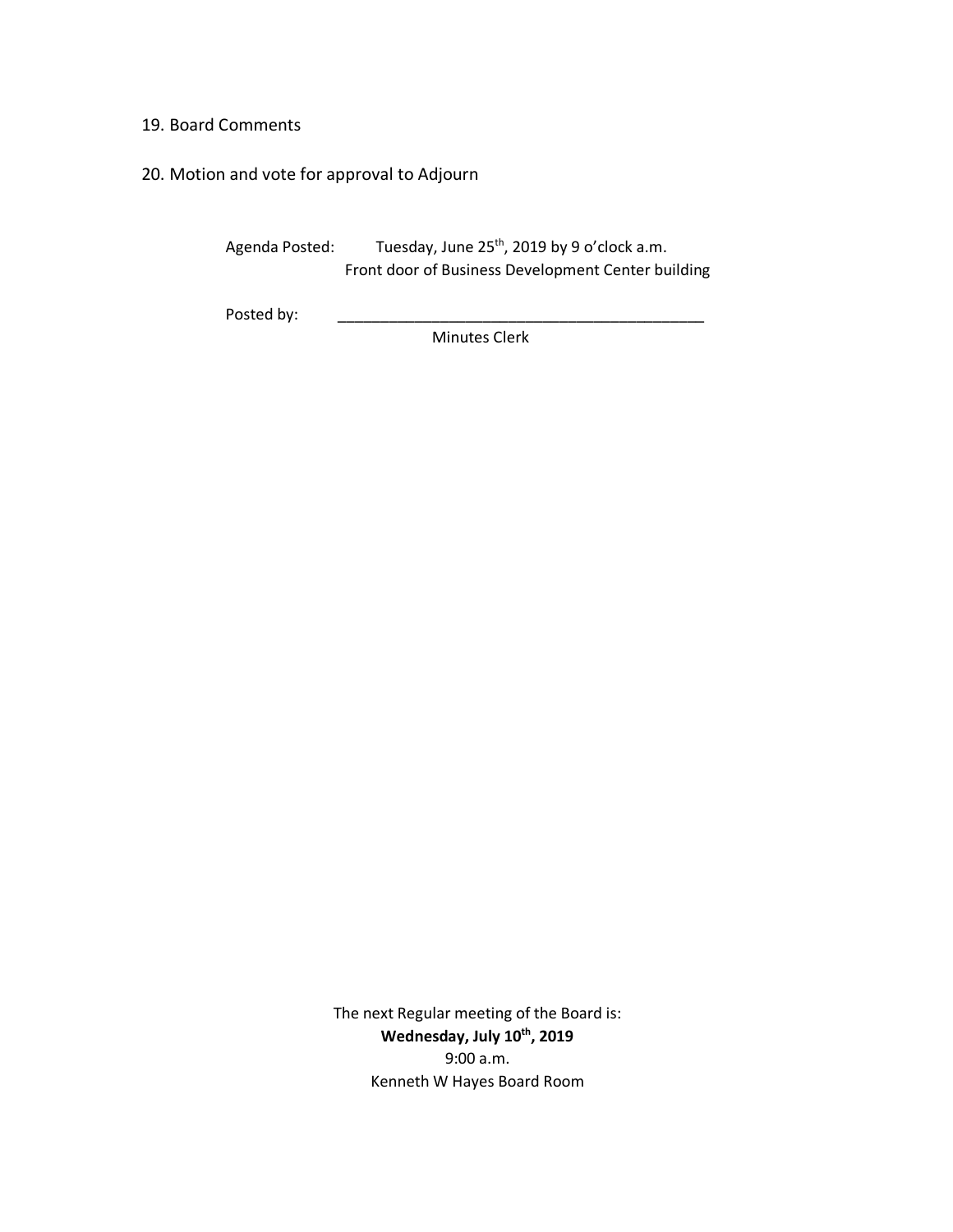### **PERSONNEL REPORT**

#### **Attachment A**

## **New Employments:**

Dusty Bleimeyer, Adult Day Center Driver /Maintenance

## **Resignation:**

Jarold Davis, Maintenance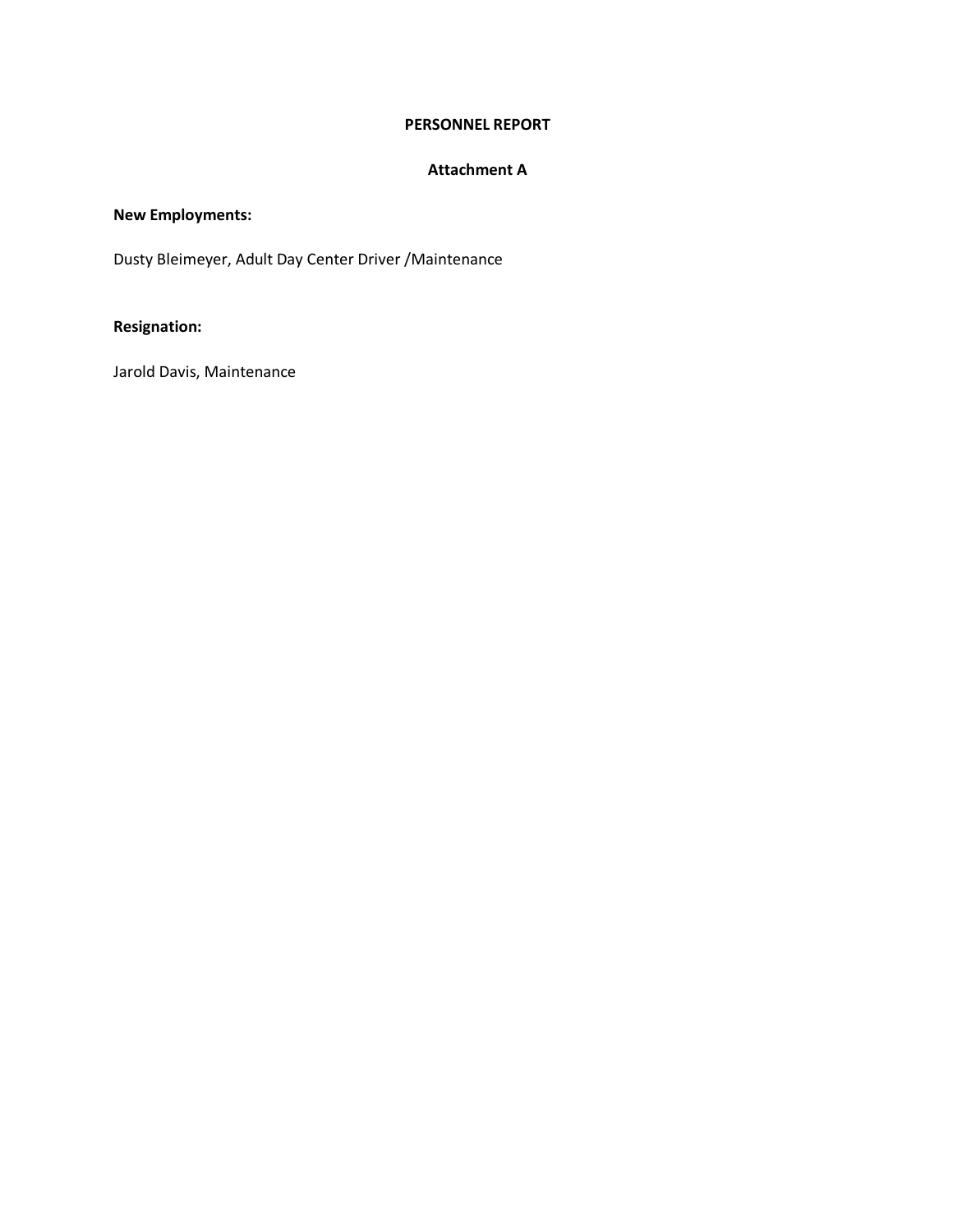#### **PERSONNEL REPORT**

#### **Attachment B**

Darrow Martin

**Last Name First Name Last Name First Name** Abernathy Melissa Davidson Jeremy Adams Jason Jason Davis Davis Andrew Albrecht Bryan **Bryan Brad** Depee Brad Alexander Sandra **Canadia Accord Accord Accord Accord Sandra** Dickson Aaron Anderson Jamie **Dukes** Dukes Matthew Babek Jeff **Edwards** Christopher Baird Teresa **Ehlert** Christopher Ballard **Robert** Robert **Elam** Joe Barnes Kevin **Kevin Emillio** Emillio Michael Beard **Justin** Justin **Fisher** Harry Belflower Ann **Fountain** Garrett Bennett Richard Richard Garcia Rick Billen Joseph Gierhart Susan Bird Donna Gooshaw David Bishop Bert Bert Graves Grauss Bishop Boggs **Thomas** Thomas **Graves** Grames Michael Boles Marren Green Green Marcia Bonham Virgil Gregory Luke Brienen Mj Mij Grogan Amanda Brown Glenn Gunn Gunn Kim Bryant Caleb Caleb Gurley Sherri Burch Jennifer Hager Lisa Burch Royce Royce Rowse Reserves Rule Burch and Hale and Jeff Burke Cody Cody Hamilton William Burks Sharon Sharon Hayes Cathy Cage Skyelar Skyelar Herrington Floyd(Dan) Carpenter John **Holland** Caleb Cervantes Jami and Holland Caitlin Cockroft Josiah **Hood** Lisa Coffey John Hudson Wesley Coffey **Tabitha** Tabitha Jacobo Jose Cole Vernon Jacobs Jamie Collins Ment Kent Albert According Manual Albert Cooper Donna Johnson Chris Cota **Daniel** Daniel **Contact Dustin** Dustin Coy Canaan Canaan Johnson Kristy